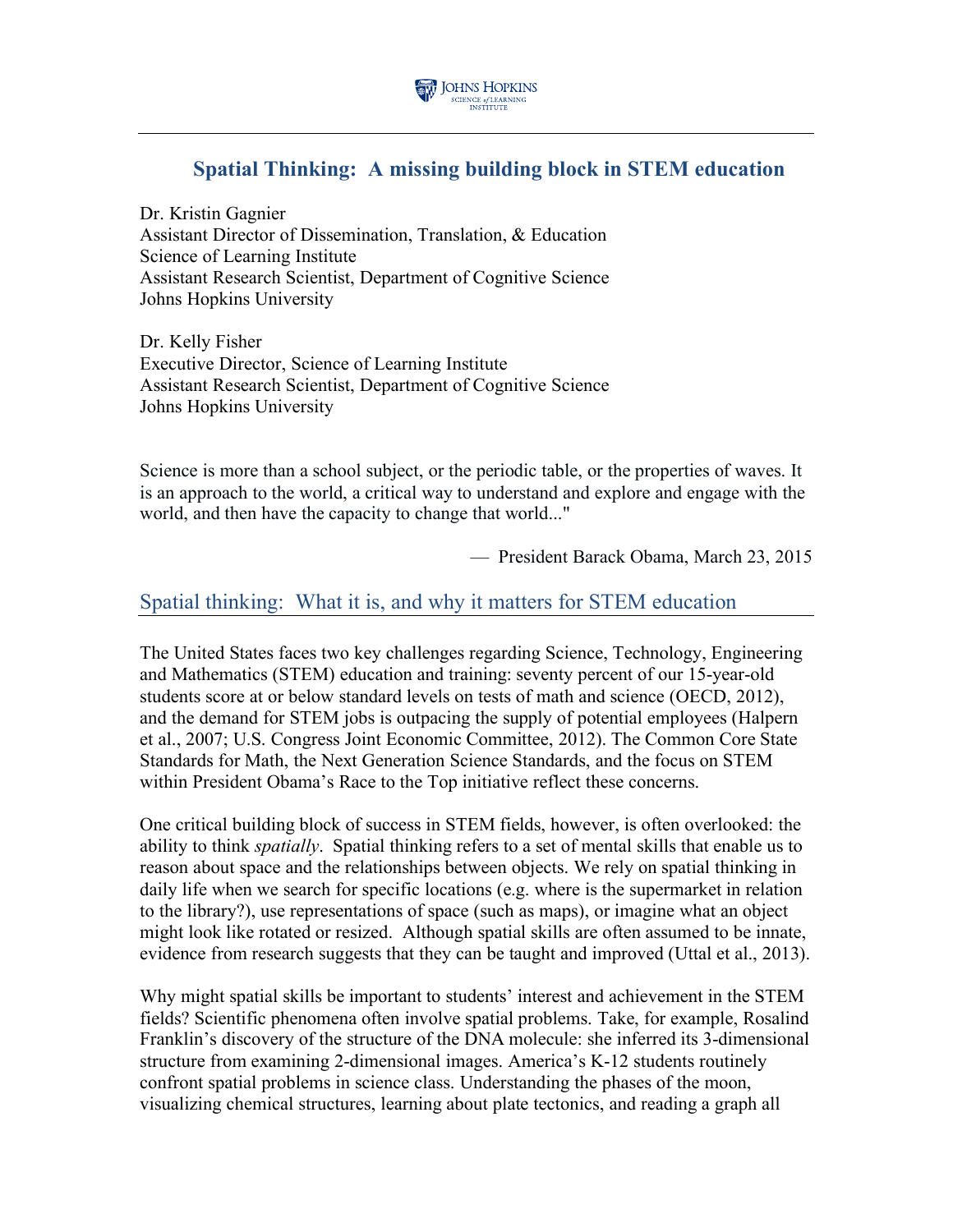

rely upon understanding spatial information and phenomena. For example, a graph is a spatial depiction of scientific data used to communicate patterns, such as changes in global temperatures over time, and comprehending graphs requires the student to interpret the spatial patterns depicted. In short, students' spatial capabilities matter for their STEM success in school.

### What the research says

• *Spatial skills in middle and high school predict future STEM success*

Longitudinal research over the last 50 years suggests that spatial thinking skills are strongly related to students' entrance into, retention in, and success within STEM disciplines (Shea et al., 2001; Wai et al., 2009). For example, the Project Talent study measured the spatial thinking skills of 400,000 high school students in a nationally representative sample in the 1960s and followed them for 11 years after high school graduation. Students with high spatial thinking skills were more likely to choose STEM majors in college, succeed within those majors, and choose to pursue STEM careers, compared to their peers with low spatial thinking skills. This was true even after for controlling for the fact that those students tend to have higher mathematical and verbal skills as well. Other longitudinal studies, in which students' spatial thinking skills were assessed in middle school and followed for 20 years (Shea et al., 2001), or in preschool and followed through high school (Wolfgang et al., 2003), present similar findings.

• *Spatial thinking skills can be trained* 

Intentional training can improve spatial thinking skills in both children and adults, the benefits of which are enduring and generalizable to new skills (Uttal et al., 2013). Studies point to three types of *experiences* that can facilitate spatial thinking: practicing spatial skills, such as mental rotation (imagining objects rotating in ones head), for a period of time (e.g. from just 45 minutes to 1 hour per week over 12 weeks); playing video games, such as Tetris, for 1 hour per week for 12 weeks; or participating in semester-long courses that engage spatial reasoning, such as an engineering drafting course. Such training improves performance among broad spectrum of students: those considered gifted and talented (Miller & Halpern, 2013), students with both high and low spatial thinking skills (Terlecki et al., 2008), and males and females (Uttal et al., 2013).

Spatial skill development has been associated with engagement with spatial play activities, such as with puzzles, blocks, and shapes, among children under the age of 7 (Casey et al., 2008; Jirout & Newcombe, 2015). This association holds even after controlling for other variables, such as parental education, that might influence this relationship. For example, 2- to 4-year-old children who played with puzzles during 6 observational home visits performed better on a measure of mental rotation at  $4^{1/2}$  years old than children who had not played with puzzles during home visits (Levine et al., 2011). This study also found that the frequency of play mattered; children who played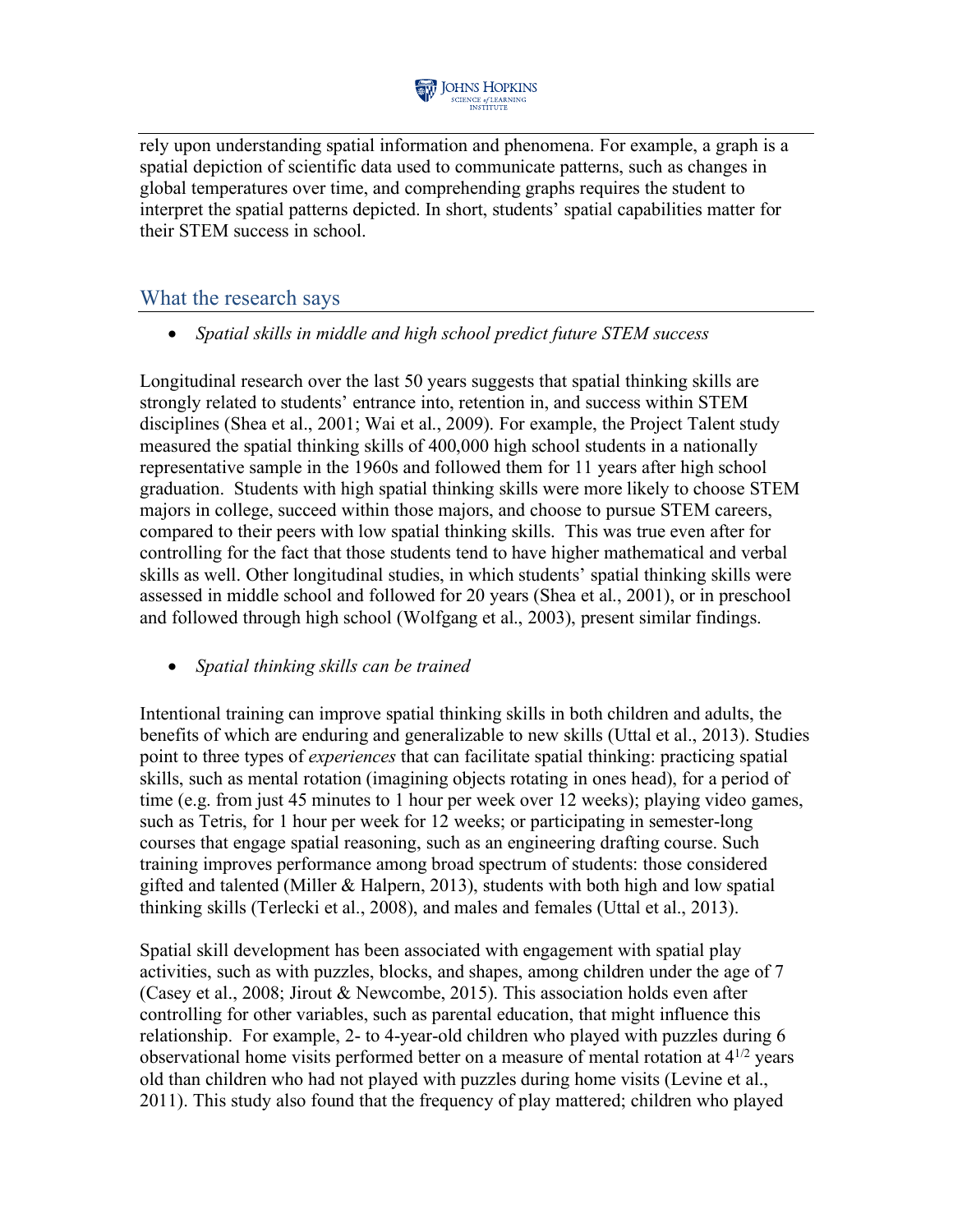

with puzzles more often, tended to perform better. While such studies do not establish a causal relationship, the findings suggest that spatial play, such as with puzzles, may encourage the development of these skills.

• *Growing evidence suggests that improving students' spatial thinking can improve STEM outcomes.*

Emerging research suggests that bolstering college students' spatial thinking can improve academic achievement in chemistry (Small and Morton, 1983), engineering (Sorby, 2009), calculus (Sorby et al., 2013), and physics (Miller & Halpern, 2013) coursework. In each of these studies, researchers coached students in practicing spatial reasoning and then measured the effect upon a specific STEM outcome, such as calculus grades, compared to a control group, which had not received spatial training. This work focused primarily upon college-aged populations. One study in elementary mathematics, however, showed that 6 -to 8-year-old children improved their accuracy on calculation problems such as  $3 + \phantom{0} = 10$  after having practiced mental rotation for 45 minutes. Children who had practiced crossword puzzles, in contrast, saw no such improvement (Cheng and Mix, 2014). This body of work is promising, but it remains to be seen whether these findings extend to larger cohorts of students and whether STEM outcomes can be improved by other methods, such as explicitly incorporating spatial thinking exercises into math and science curricula.

• *Spatial skills are an important component of school readiness and early math skills.*

There is an apparent link between early mathematics skills and spatial reasoning, which suggests that the latter forms a component of school readiness (Verdine et al., 2014a). For example, block-building skills are related to emerging math skills in pre-school children (Verdine et al., 2014b). In one study, the research team gave three-year-olds a block model (several different colored mega-blocks pieces, arranged in a specific configuration) and asked them to recreate the model using individual blocks. The team then compared accuracy on this task with general mathematical ability, such as asking children to count as high as they could without making a mistake or giving the researcher a specific number of objects, such as 4 crayons. The children who copied the block model more ably performed better on the math tasks. This finding is not causal, but it suggests that the relationship between spatial skills and math achievement begins as early as age 3.

## Conclusions and Implications

Spatial thinking skills are an important building block of scientific thinking. There is growing recognition of the importance of spatial thinking skills for STEM achievement and these skills have begun to appear in education standards, such as the Common Core State Standards for math and the Next Generation Science Standards. However, very little research on spatial thinking has been translated into preK-12 educational practices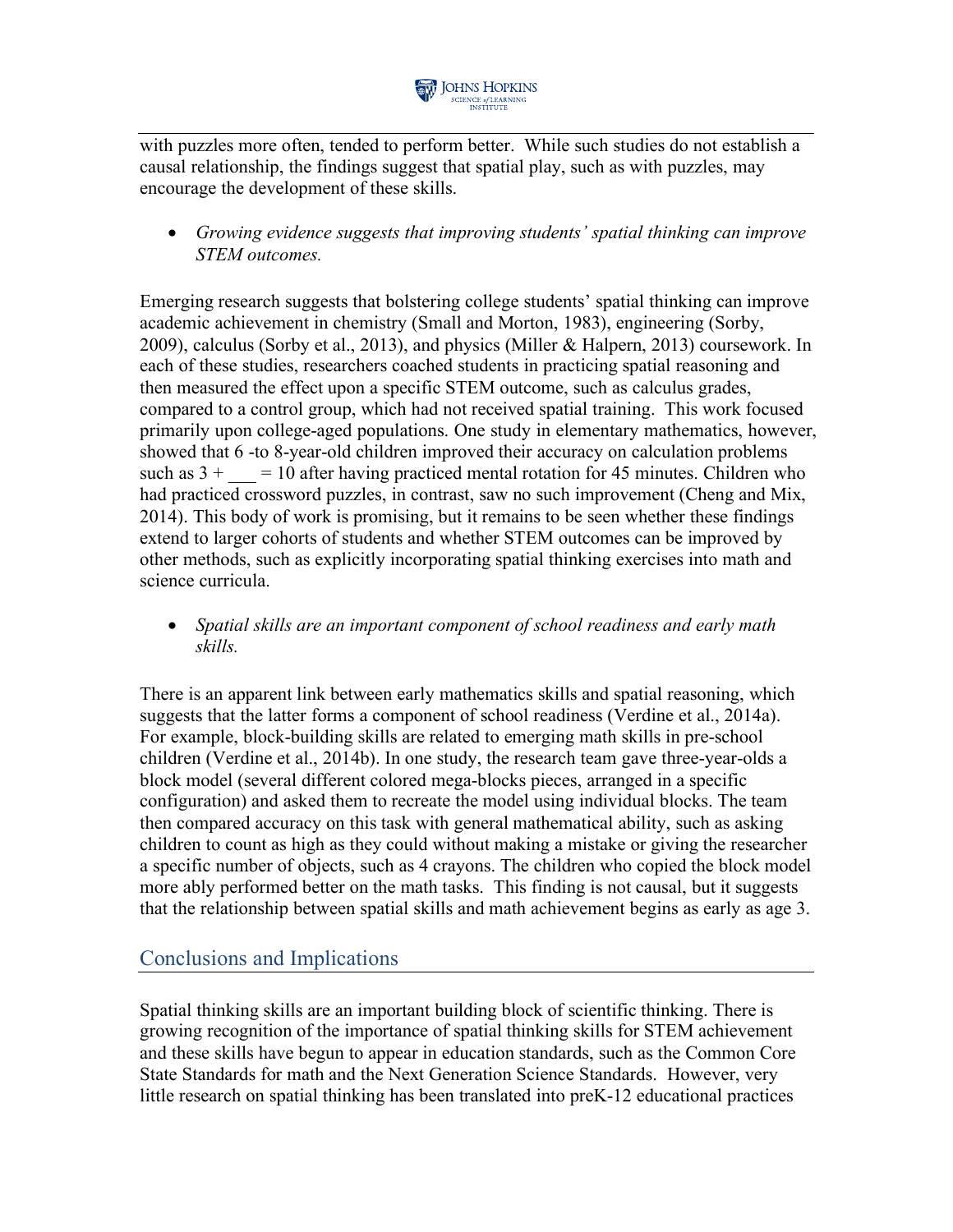

and evaluated for effect. As such, many questions remain. Do interventions that target students' spatial thinking skills lead to improved outcomes in the classroom? What works in teacher preparation programs in this domain? How does professional development on spatial thinking influence teachers' attitudes and self-efficacy? Does equipping child-care and pre-K programs with spatially rich education centers that include blocks, puzzles, and 2- and 3-dimensional shape games, nurture a capacity and an interest in science and math? Given our country's focus on STEM in K-12 education, evaluating the effect of improving spatial thinking skills in different classroom contexts could prove a critical task that bears long-term fruit for our students.

#### Works Cited:

- Casey, B. M., Andrews, N., Schindler, H., Kersh, J. E., Samper, A., & Copley, J. (2008). The development of spatial skills through interventions involving block building activities. *Cognition and Instruction*, 26(3), 269-309.
- Cheng, Y. L., & Mix, K. S. (2014). Spatial training improves children's mathematics ability. *Journal of Cognition and Development*, 15(1), 2-11.
- Halpern, D. F., Benbow, C. P., Geary, D. C., Gur, R. C., Hyde, J. S., & Gernsbacher, M. A. (2007). The science of sex differences in science and mathematics. *Psychological Science in the Public Interest*, 8(1), 1-51.
- Jirout, J. J., & Newcombe, N. S. (2015). Building Blocks for Developing Spatial Skills Evidence From a Large, Representative US Sample, *Psychological science*, 26(3), 302-310.
- Miller, D. I., & Halpern, D. F. (2013). Can spatial training improve long-term outcomes for gifted STEM undergraduates? *Learning and Individual Differences*, 26, 141-152.
- Newcombe, N. S. (2010). Picture This: Increasing Math and Science Learning by Improving Spatial Thinking. *American Educator*, 34(2), 29.
- Newcombe, N. S. (2013). Seeing Relationships: Using Spatial Thinking to Teach Science, Mathematics, and Social Studies. *American Educator*, 37(1), 26.
- OECD (2012). Education at a Glance 2012: OECD Indicators, OECD Publishing. http://dx.doi.org/10.1787/eag-2012-en
- Shea, D. L., Lubinski, D., & Benbow, C. P. (2001). Importance of assessing spatial ability in intellectually talented young adolescents: A 20-year longitudinal study. *Journal of Educational Psychology*, 93(3), 604.
- Small, M. Y., & Morton, M. E. (1983). Research in College Science Teaching: Spatial Visualization Training Improves Performance in Organic Chemistry. *Journal of College Science Teaching*, 13(1), 41-43.
- Sorby, S. A. (2009). Educational research in developing 3-D spatial skills for engineering students. *International Journal of Science Education*, 31(3), 459–480.
- Sorby, S., Casey, B., Veurink, N., & Dulaney, A. (2013). The role of spatial training in improving spatial and calculus performance in engineering students. *Learning and Individual Differences*, 26, 20- 29.
- Terlecki, M. S., Newcombe, N. S., & Little, M. (2008). Durable and generalized effects of spatial experience on mental rotation: Gender differences in growth patterns. *Applied Cognitive Psychology*, 22(7), 996-1013.
- U.S. Congress Joint Economic Committee (2012). STEM Education: Preparing for the Jobs of the Future. A Report by the Joint Economic Committee Chairman's Staff Senator Bob Casey, Chair. April, 2012.
- Uttal, D. H., Meadow, N. G., Tipton, E., Hand, L. L., Alden, A. R., Warren, C., & Newcombe, N. S. (2013). The malleability of spatial skills: a meta-analysis of training studies. *Psychological Bulletin*, 139(2), 352.
- Verdine, B. N., Golinkoff, R. M., Hirsh-Pasek, K., & Newcombe, N. S. (2014a). Finding the missing piece: Blocks, puzzles, and shapes fuel school readiness. *Trends in Neuroscience and Education*, 3(1), 7-13.